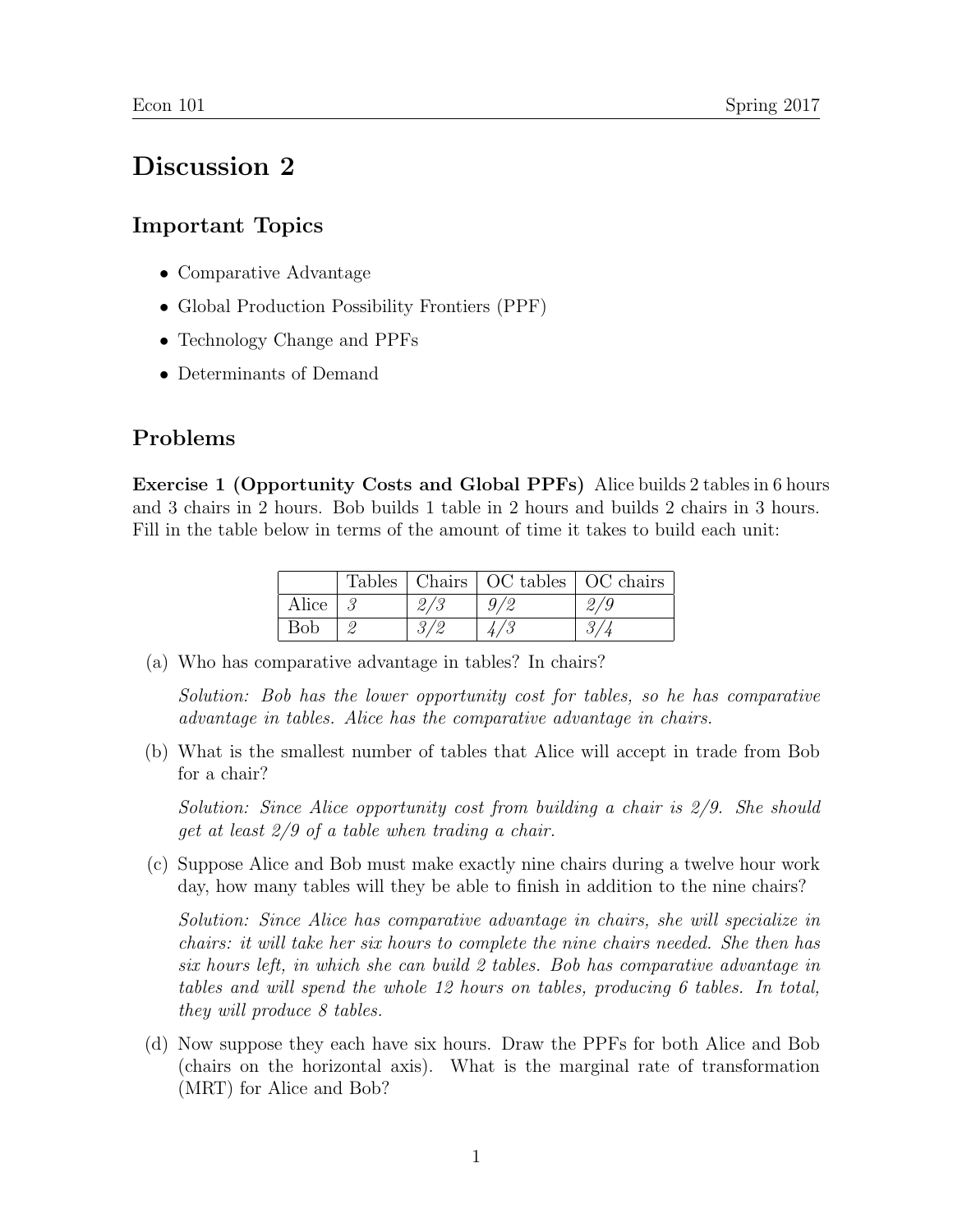

(e) Combine the two PPFs (global PPF).

Solution: The Global PPF has a kink which is due to the ability to specialize and extends the PPF outward. Note that if Alice's opportunity cost of making chairs was equal to that of Bob's opportunity cost of making chairs, then the global PPF would not have a kink.



(f) What happens if we have more than 2 persons? How do you think the global PPF changes?

Solution: As we add more people to our world, we will see more and more kinks. Eventually, the kinks will become so numerous and so small that the joint PPF becomes a smooth curve.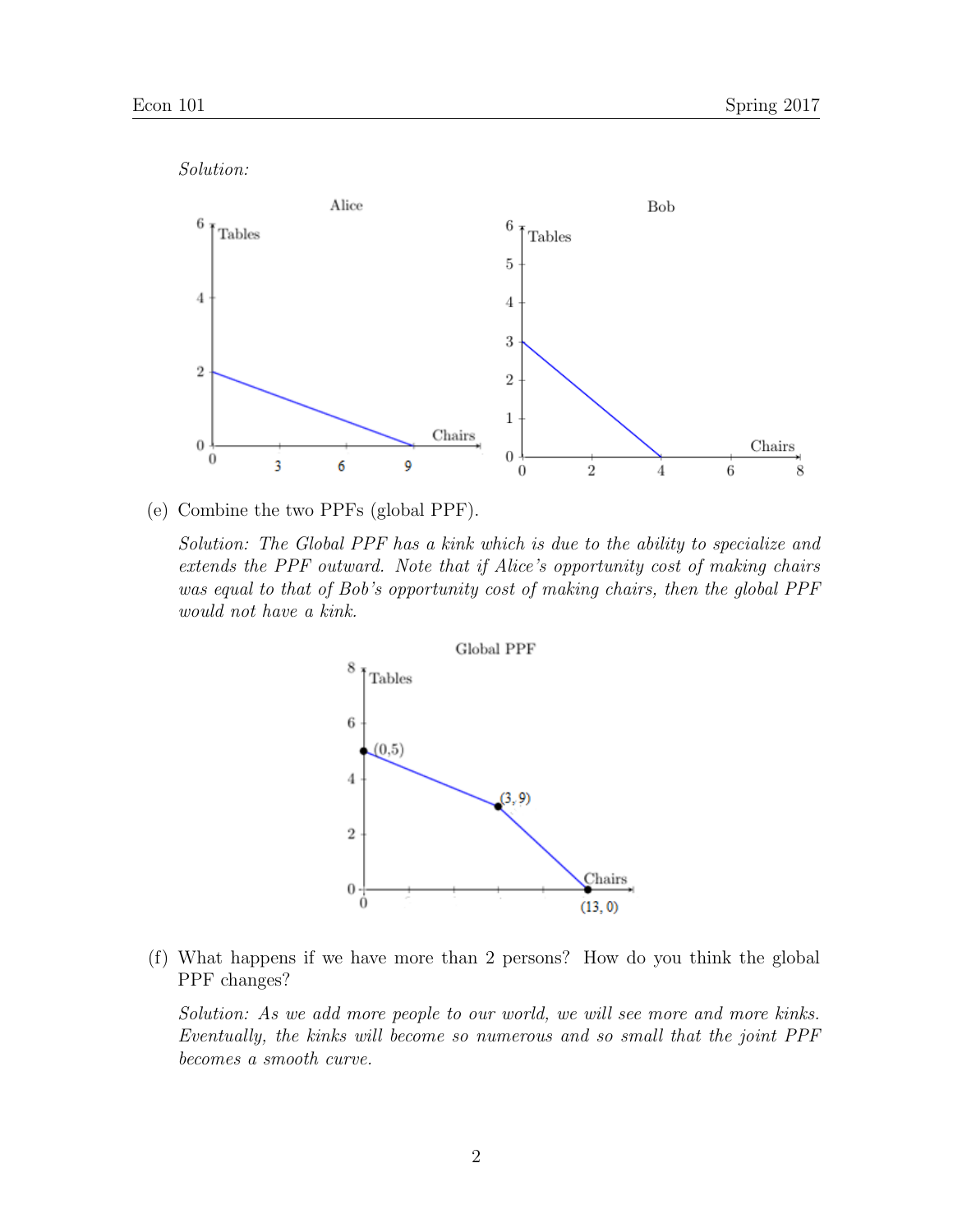

Exercise 2 (Non-linear Production Possibility Frontier) Use this graph to answer the following questions:

(a) If the US's production possibility starts out at PPF1, which points are feasible? which points are feasible and efficient?

Solution: Point A and point C are both feasible, but only point C is efficient because it lies along the PPF rather than within the PPF.

(b) Now the PPF shifts out to PPF2, what does this tell us about how production has changed for haircuts and computers?

Solution: Since this isn't a parallel shift, this indicates that one of the goods, in this case computers, has become easier to produce, likely due to technology changes in the production of computers.

(c) How will the shift from PPF1 to PPF2 affect the opportunity cost for producing haircuts?

Solution: The opportunity cost for haircuts will go up at any given quantity of haircuts, the slope of PPF2 is higher than the slope of PPF1, indicating that the opportunity cost of producing a haircut is higher in the model depicted by PPF2.

Exercise 3 (Determinants of Demand) Consider the case of Five Guys on State Street. They know that they face a downward sloping demand for regular cheeseburgers. The manager hires you to predict the following scenarios. Make a graph showing the changes described and identify which determinant of demand is invoked in each scenario.

(a) The reduction of the price in cheeseburgers will lead to a downward movement on the demand curve of cheeseburgers. (Determinant: Change in price of the good)